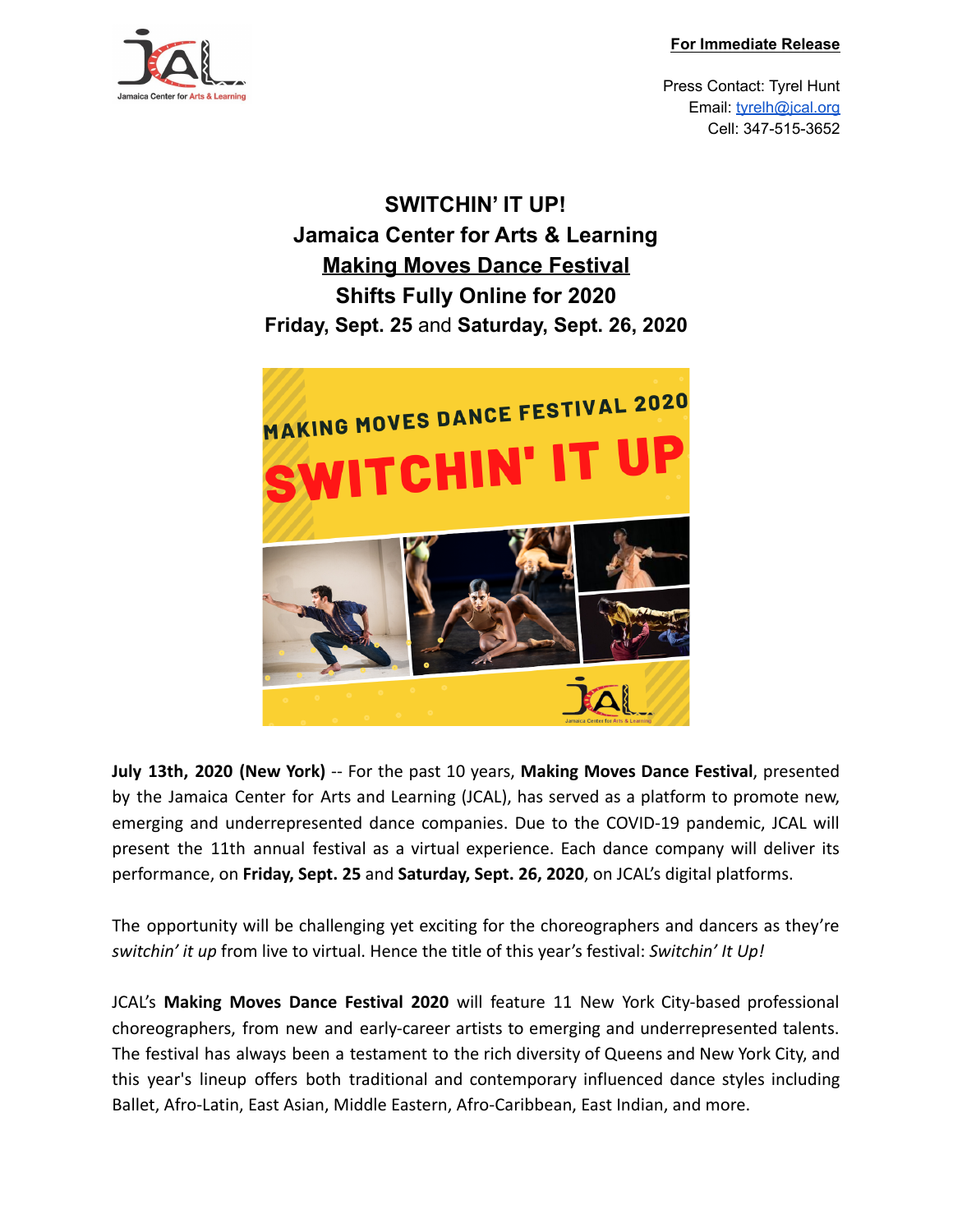

Press Contact: Tyrel Hunt Email: [tyrelh@jcal.org](mailto:tyrelh@jcal.org) Cell: 347-515-3652

**Making Moves Dance Festival 2020** highlight's this year's **Major Commission: Rohan Bhargava and the Rovaco Dance Company**. Bhargava's artistic vision for the commission will focus on giving audiences a glimpse into contemporary Indian narratives through an array of movement, music and immersive theatrical elements.

"We're thrilled to present the Making Moves Dance Festival for an 11th year," said Courtney Ffrench, JCAL's Interim Artistic Director. "And we're pleased to offer a virtual festival this year - showing our community that while the pandemic may prevent us from gathering in spaces as in previous years, we at JCAL can harness the technology to bring these amazing dance companies to Queens and beyond."

Added Leonard Jacobs, JCAL's Interim Executive Director, "We're grateful to our funders and supporters for standing with us as we transform an in-person, theater-based gathering into something universally accessible -- even in the time of COVID. Artists lead and heal the world, and we present this year's festival in the spirit of hope, change and much-needed celebration."

Here are the artists and the jurors for **Making Moves Dance Festival 2020:**

# **Major Commission**

● **Rohan Bhargava**, Rovaco Dance Company

Rohan Bhargava, born and raised in New Delhi, India, holds a B.F.A in Dance from Tisch School of the Arts, NYU. He works for Greater Ridgewood Youth Council, Kizuna Dance, Mare Nostrum Elements, and Notes in Motion Outreach Dance Theater, in addition to serving as Artistic Director of Rovaco Dance Company. Through his choreographic work, Rohan has won "Outstanding Choreography" at Tamasha NYC and received commissions from The Dance Gallery Festival, Sam Houston State University, CUNY Dance Initiative, Dancewave, Mannes School of Music, and Rhythmically Speaking. Currently, Rohan is completing the Jadin Wong Fellowship 2020, administered by the Asian American Arts Alliance.

# **New Artists**

● **Makayla Peterson**, Monét Movement Productions: The Collective

Makayla Peterson is a dancer, choreographer and scholar from Brooklyn. She began her dance training at age four in a plethora of styles, attending performing arts schools and dance intensives. Currently, Peterson interns for Philadelphia-based Black Dance Magazine and performs with Enya Kalia Creations. She is continuing her work as a dance scholar while performing and creating original choreography for her company.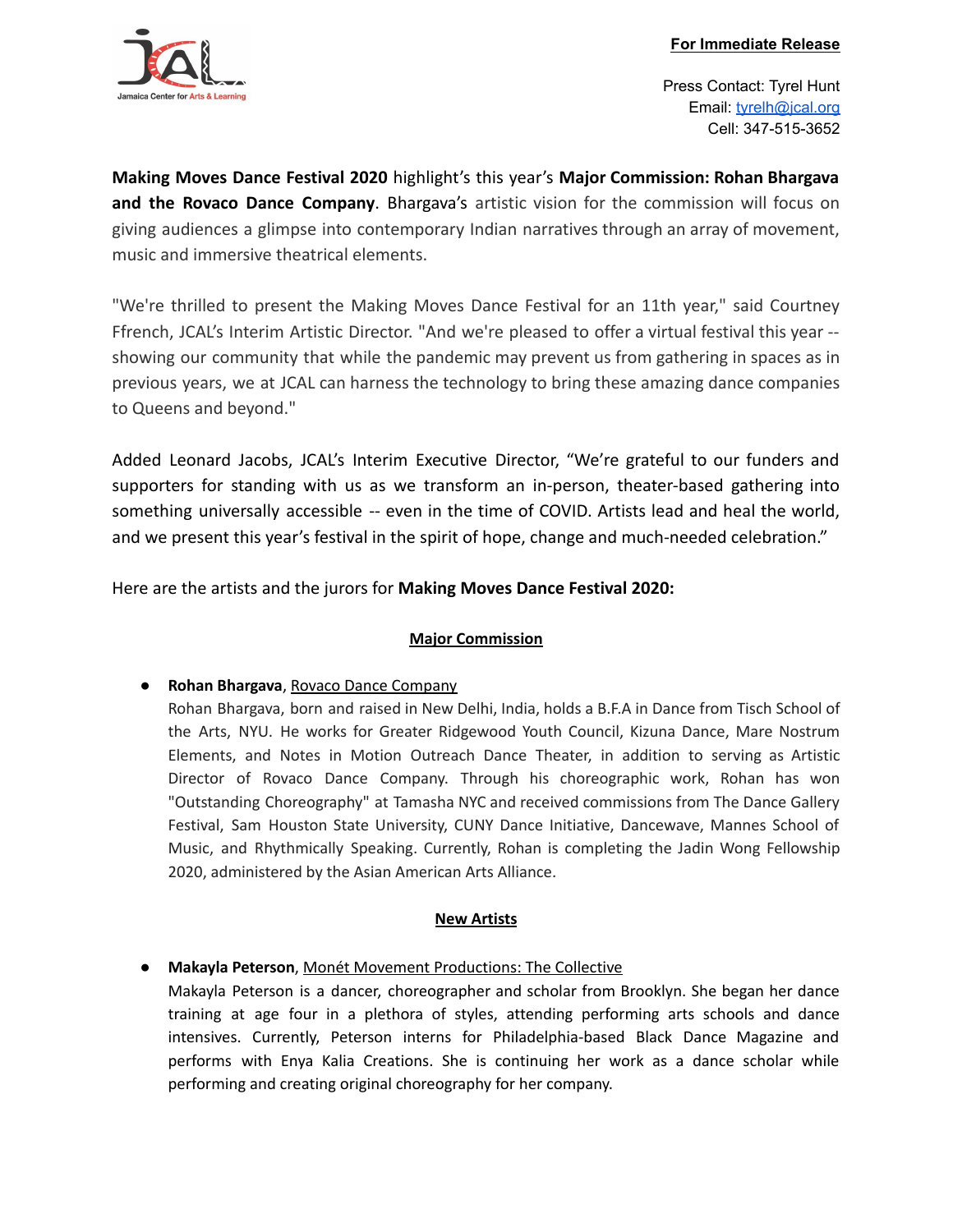

Press Contact: Tyrel Hunt Email: [tyrelh@jcal.org](mailto:tyrelh@jcal.org) Cell: 347-515-3652

## ● **Khadijah Munajj**, La Vie Dance Company

Khadijah Munajj, an 18-year-old ballet dancer from New York City, is the founder and choreographer of La Vie Ballet Company. She studies many styles of dance, while keeping up her intense ballet training and performing. She was an apprentice with New York Theatre Ballet at the age of 16, where she choreographed for the company's school. She also trained, rehearsed and performed with NYTB company. A year later, Munajj enrolled in Dance Theatre of Harlem school where she had the opportunity to perform ballets created on her. Munajj has been invited to perform in companies, and showcases all over at a young age. Previous to her ballet career, she was a competitive figure skater.

### **Early-Career Artists**

## ● **Leah Tubbs**, MODArts Dance Company

MODArts Dance Collective (MADC), established in 2011 by Leah and Shaun Tubbs, gives a voice to the underrepresented and often silenced communities of color to create more empathy and compassion in our world. The mission of MADC is to utilize movement as the catalyst to increase diversity, inclusion, and gender equality to audiences and communities nationwide.

## ● **Cory Villegas**, Soul Dance Co.: The Soul Experience

Cory "Nova" Villegas a native Bronxite. She has been training in Salsa On2 since she was five years old. Her training began at Starlite Dance Studio of the Bronx, and in her teen years, at Dancers Dreamzzz School of dance, also located in the Bronx. She began training in techniques such as Bollywood, Dunham, Graham, Limon Horton, and Ballet with Penelope Kalloo as her teacher, who was a former Forces of Nature company member. She then continued her training at the Ailey School and Lehman and Hunter colleges. Cory is interested in the intertwining of Afro-Latin forms with traditional styles and technique, and its marriage with music and poetry.

### ● **Crystal Craigen**, Divine Ladies and Gentlemen

Crystal Craigen is an Artistic Entrepreneur and Holistic Enthusiast on a mission to uplift and empower her community. Whether she is painting, woodworking, dancing, or practicing reiki or herbal arts, Crystal uses her platforms to embrace the power of creativity and the art of rejuvenation.

### ● **Mikaela Papasodero -** Mika and Co

Mikaela Papasodero is originally from Middleboro, MA. She graduated Cum Laude with a B.F.A. in Dance Performance from the University of Hartford. She had the opportunity to perform works by Shannon Gillen, Jose Limon, Paul Taylor, Bryan Arias, Stephen Pier and many more. She currently lives in New York City, dancing for Amirov Dance Theatre, Rioult Repertory Project, and Spark Movement Collective.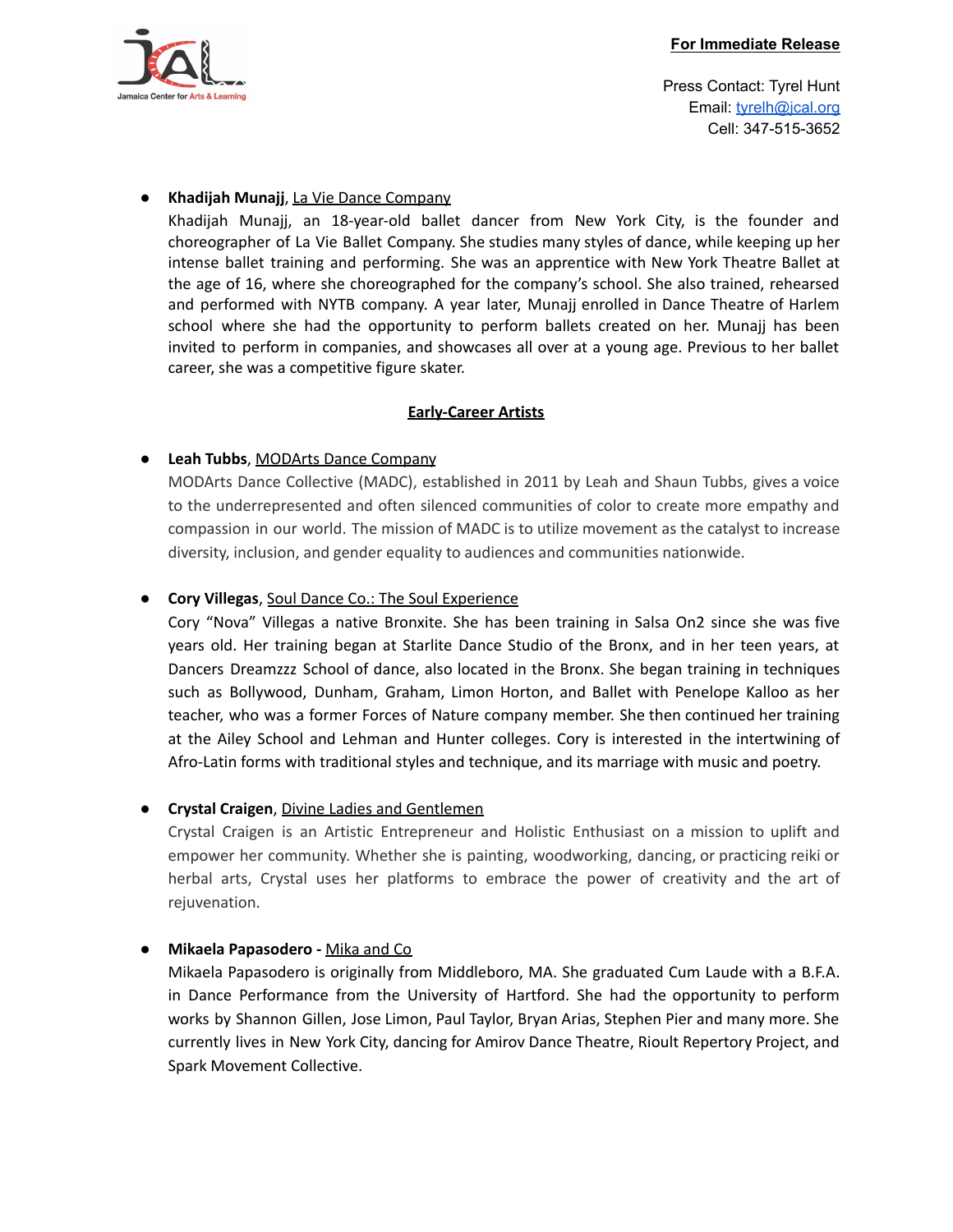

#### **For Immediate Release**

Press Contact: Tyrel Hunt Email: [tyrelh@jcal.org](mailto:tyrelh@jcal.org) Cell: 347-515-3652

### **Emerging / Underrepresented Artists**

# ● **Dolly Sfeir -** Dolly Sfeir

Dolly Sfeir grew up in Lebanon. She attended Studio Arabesque at four years of age. After moving to the U.S. at 18, Sfeir was awarded a College of the Arts Scholarship from CSU Long Beach, where she received her B.F.A. in Dance. Since moving to New York, she has received a creative residency with Jacob's Pillow, Abingdon Theater Company, as well as two residences with Mare Nostrum as part of their Emergent Choreographers Series.

# ● **Lane Gifford -** LaneCoArts

After attending Purchase College Conservatory of Dance where she received a B.F.A. and M.F.A., Lane Gifford founded LaneCoArts in 2006 with a mission to create physically charged dance dramas that reflect meaningful social issues and expand the language of movement through lenses of drama, visual arts, film and audio experimentation. Her multi-arts approach to dance grew from her early experiences living and working abroad as a dancer and developed with her work in the visual arts and film.

# ● **Peter Cheng -** PETER & CO.

Peter Cheng is a Taiwanese-American dancer/choreographer hailing from San Francisco. After earning his B.F.A. in Dance from UC Santa Barbara, Cheng trained with Alonzo King LINES Ballet, ODC/SF, SBDNY, Springboard Danse Montréal, Yin Yue and NW Dance Project. As the Artistic Director of PETER & CO., his work has been presented at 92nd St. Y/Harkness, Judson Memorial Church, Arts On Site and LPAC, among others.

# ● **Morgiana Celeste Varricchio -** Mosaic Dance Theater Company (MDTC)

MDTC is dedicated to the dance and folkloric traditions of the Mediterranean -- the Middle East, North Africa, Turkey, Greece, Italy and Spain. The dances and music, the stories and myths, and the history and legends of this fascinating area form the wellspring of inspiration for MDTC's creative vision. Founded in 2003, this award-winning company is known for its artistry and authenticity, not only in creating the original works that comprise its repertory, but also in faithfully researching their origins to ensure cultural integrity.

### **Jurors**

**● Gus Solomons, Jr** -- Dancer/actor/reviewer/choreography advisor Gus Solomons. Jr., graduated in architecture from Massachusetts Institute of Technology and studied with Jan Veen at Boston Conservatory before moving to New York City to dance in "Kicks and Co.!" Solomons joined Donald McKayle's company and studied the Martha Graham Technique but soon felt the constraints of modern dance.